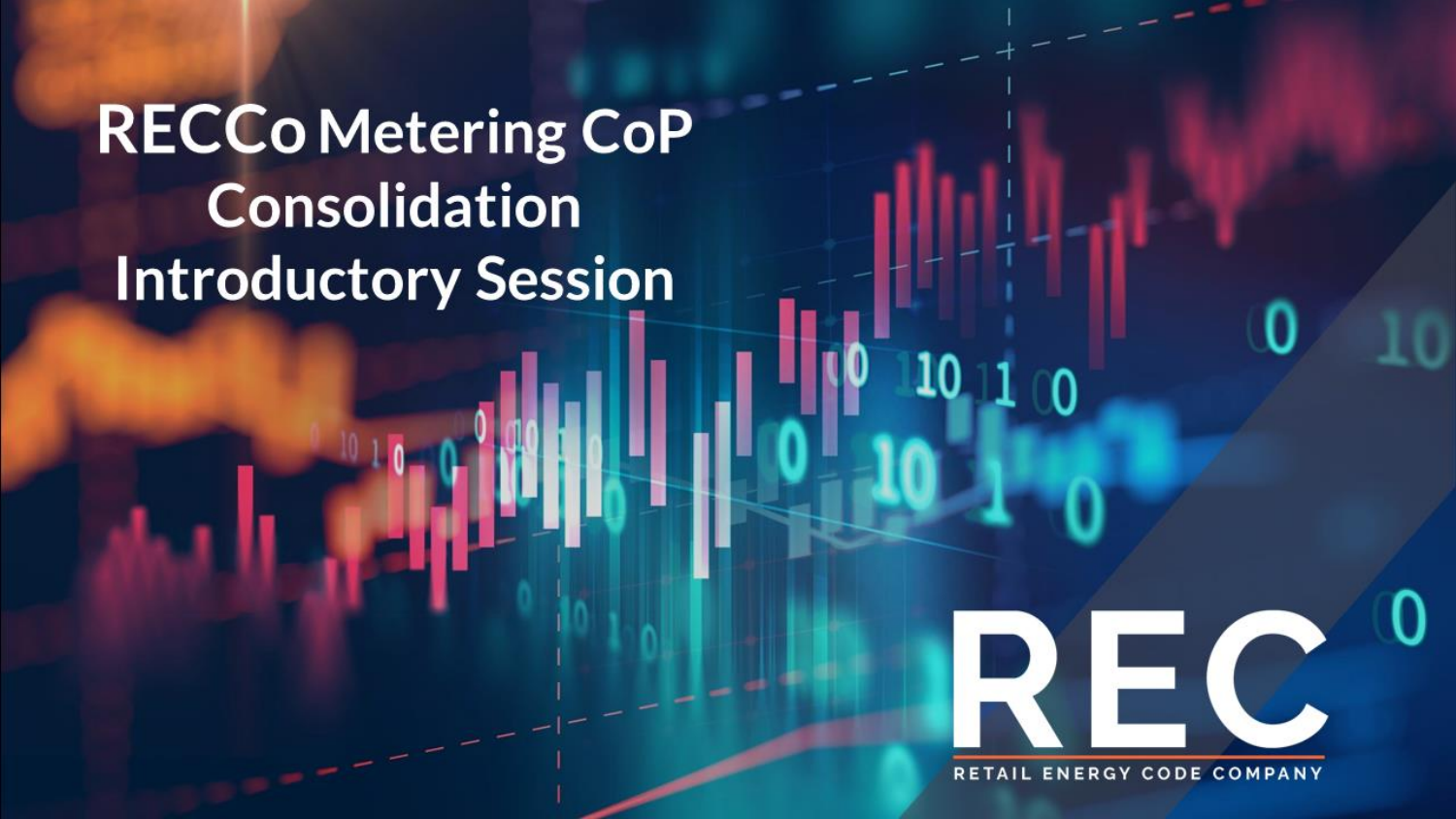

## **Metering Code of Practice Consolidation Introductory Live Session**

Webinar 7 June 2022

Retail Energy Code Company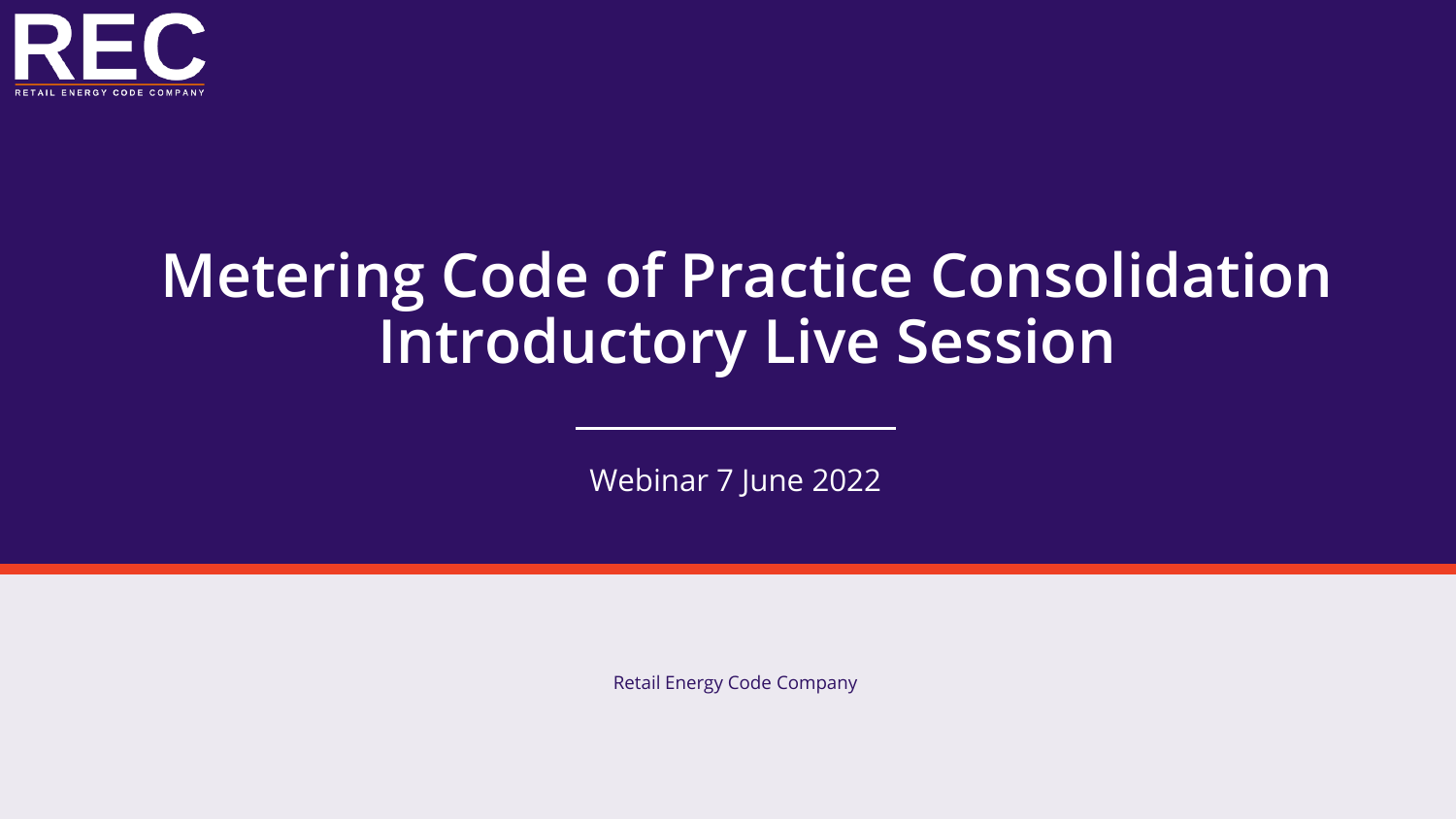# **Introduction**

# **Housekeeping**0

#### **Panel**

Moderator **Aiyesha Andrade**, *Senior Analyst Operations and Transformation RECCo*

Presenter **Robert Short**, *Subject Matter Expert Operations and Transformation RECCo*

*Support* **Ann Perry***, Change Delivery Manager The REC Code Manager*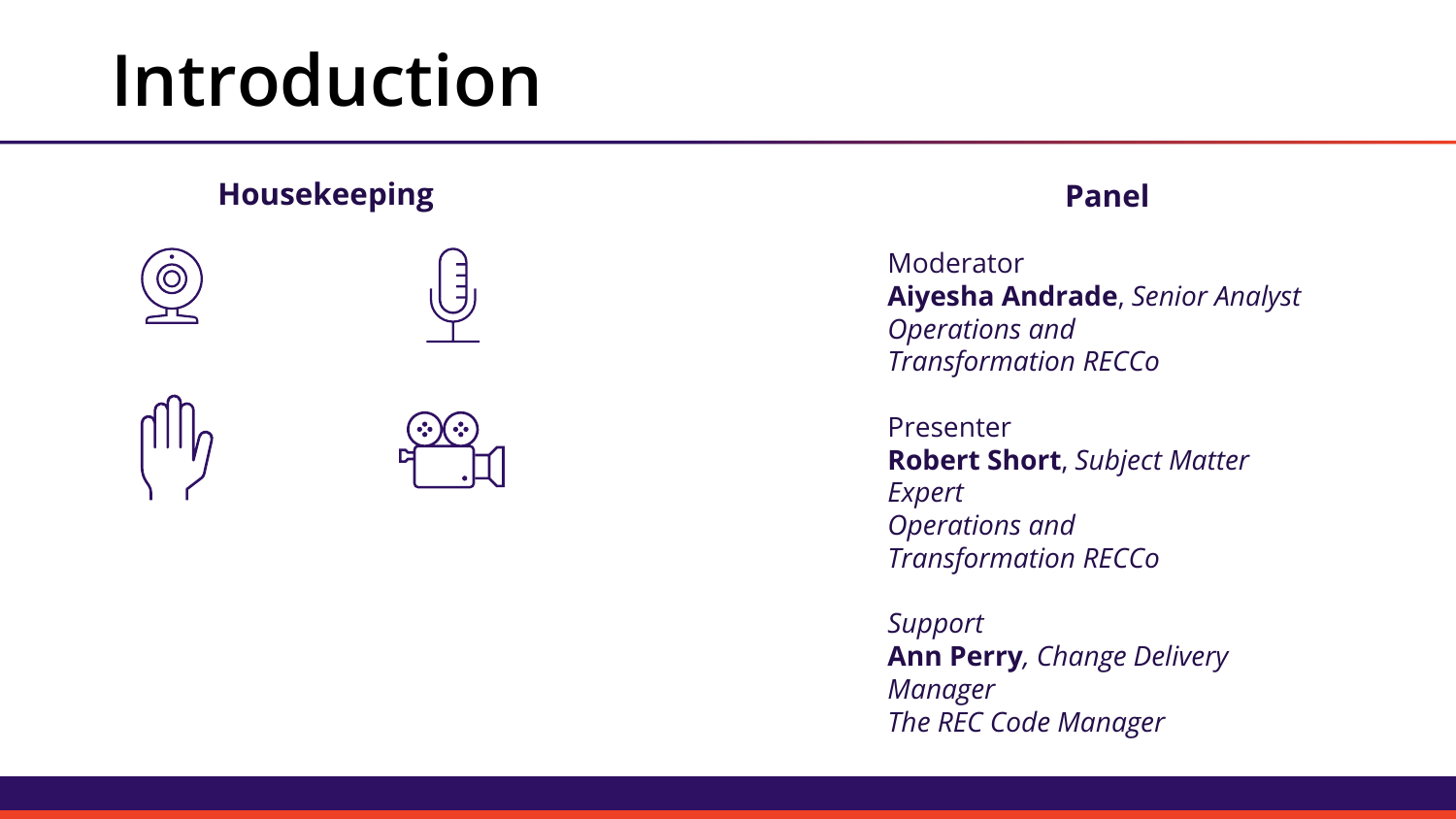



















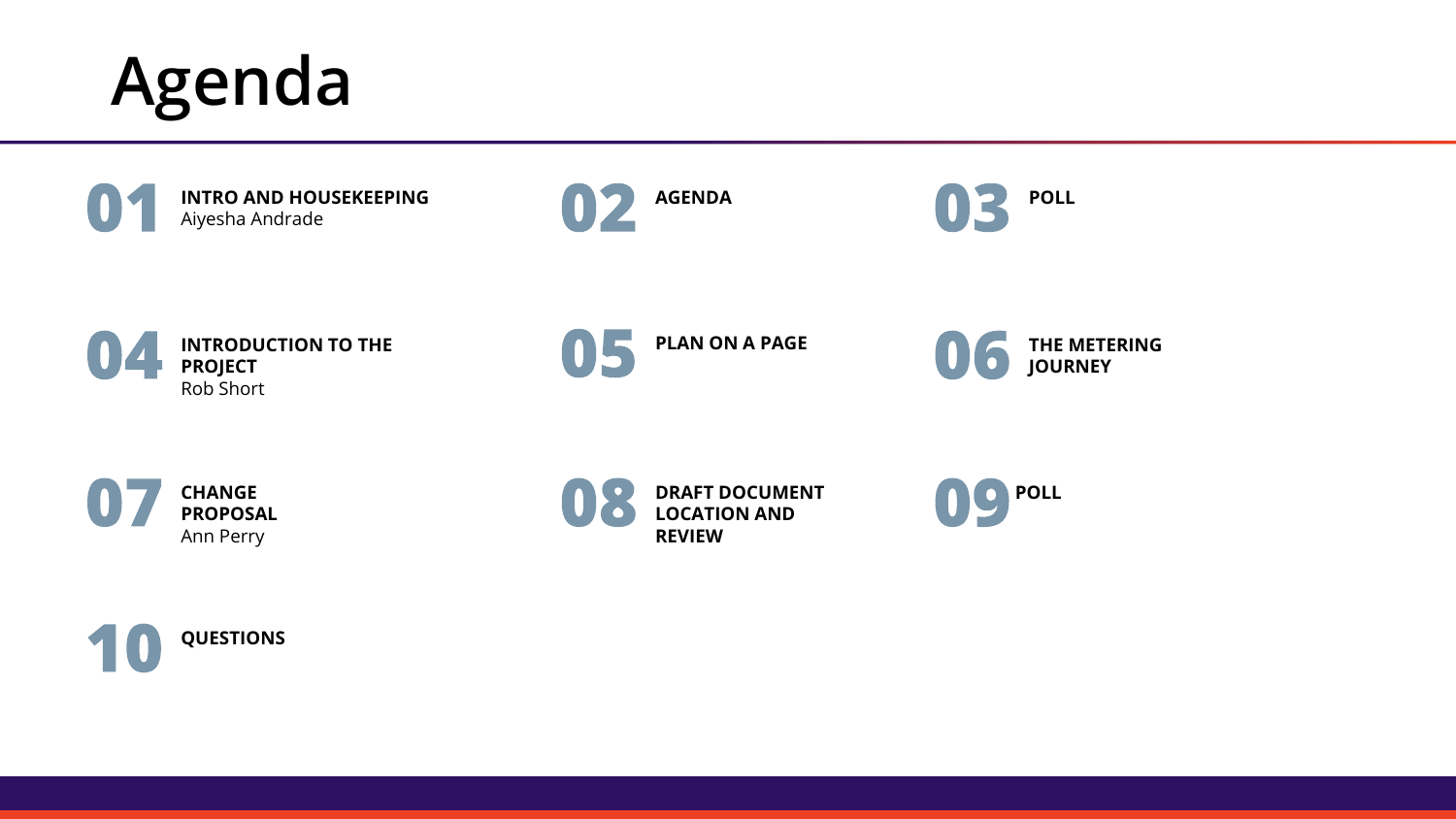### **Poll One**



#### **How much do you know about the Metering Codes of Practice Consolidation project?**

a. Nothing

b. I know the review has started

c. I know what the review entails

d. I know what the review entails and how to provide feedback e. I know what the review entails, how to provide feedback, and how it

affects my business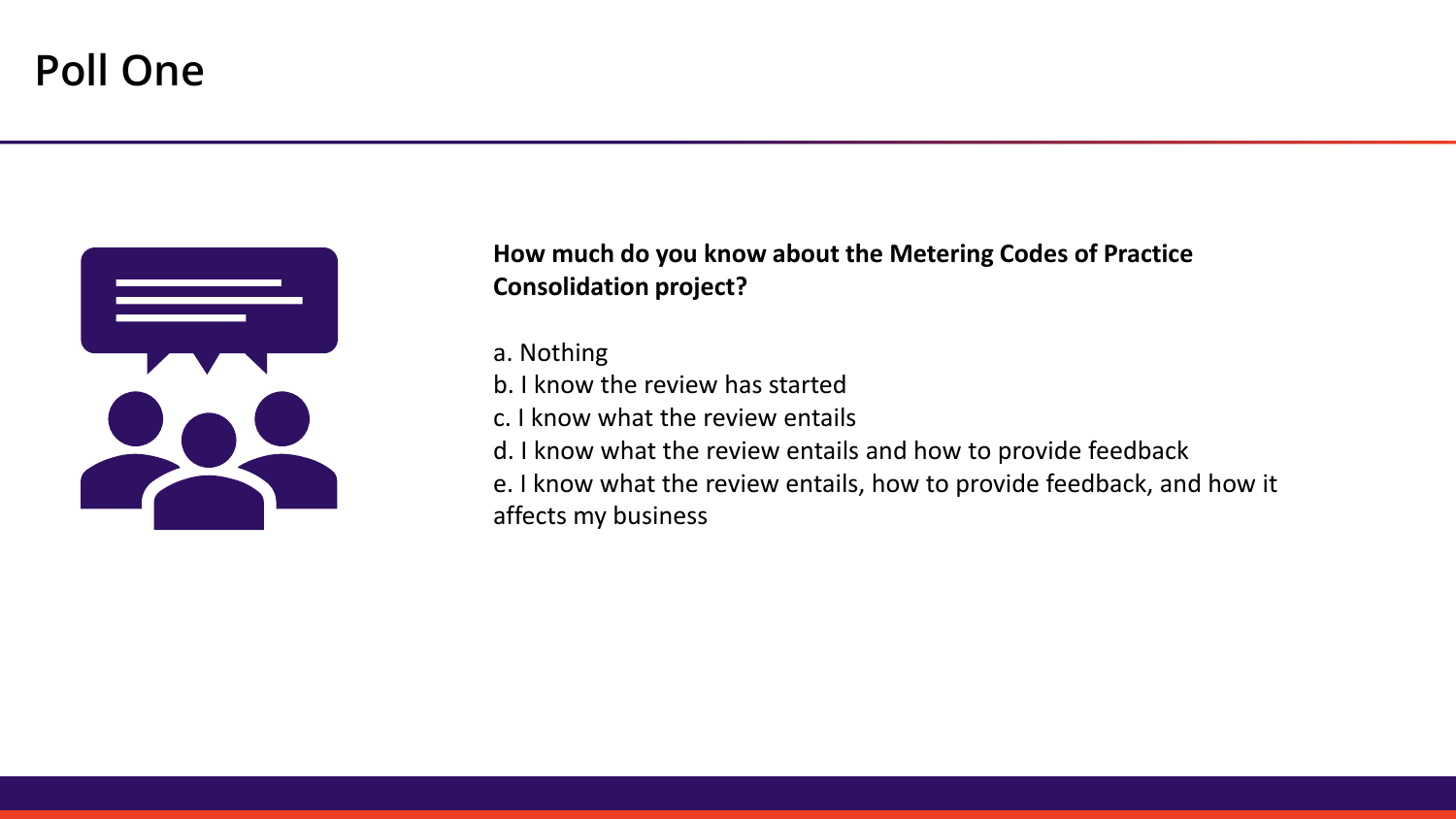### **Introduction to Metering CoP Consolidation project**

#### The objectives

Consider options and recommend how the existing separate metering codes of practice could be consolidated into a single set of arrangements for metering, that is simplified, proportionate and relevant and can be monitored via a single audit scheme



Codes of Practices are currently known as

- [Gas] Metering Code of Practice (MCoP)
- [Electricity] Metering Code of Practice (MOCoP)
- Automated Meter Reader Service Provider (ASPCoP)
- Smart Meter Installer Code of Practice (SMICoP)



Defined terms for Metering participants

- Meter Asset Managers (MAM) and Meter Operators (MOP) are now referred to as Meter Equipment Managers (MEM)
- Approved Meter Installer (AMI) and Smart Meter Installer are now referred to as Meter Installers (Mi)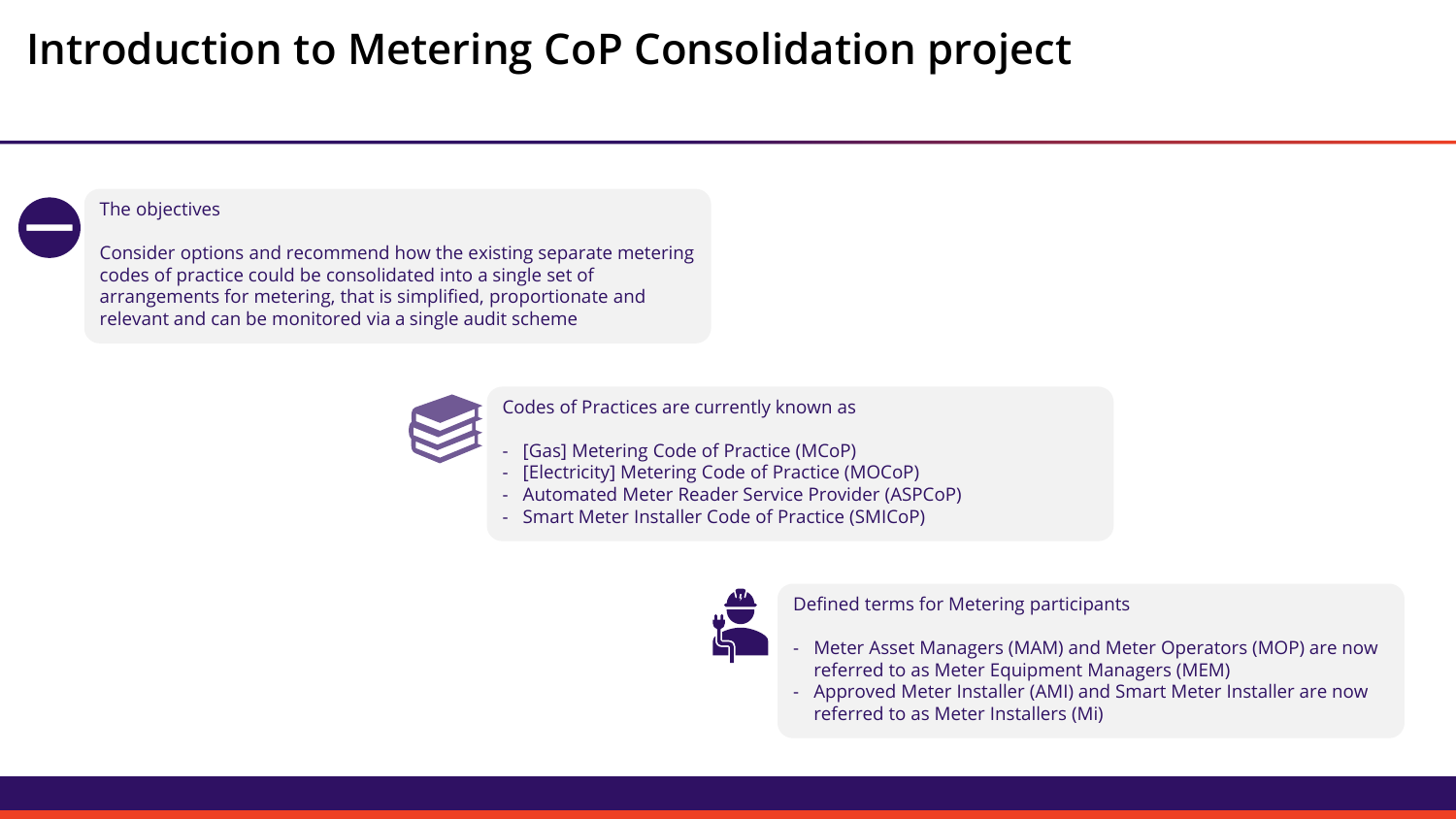### **Introduction to Metering CoP Consolidation project**



#### What does success look like

- The existing 4 Metering Codes of practice are consolidated into a single set of arrangements for metering within the REC
- A single auditor is in place to deliver the accreditation of the metering arrangements from 01 April 2023
- Stakeholders are aware & supportive of the new metering arrangements
- REC CP approval
- New metering arrangements are flexible and can evolve as the REC develops
- Standards are maintained during & following transition to new metering arrangements
- Increased consumer confidence in metering practices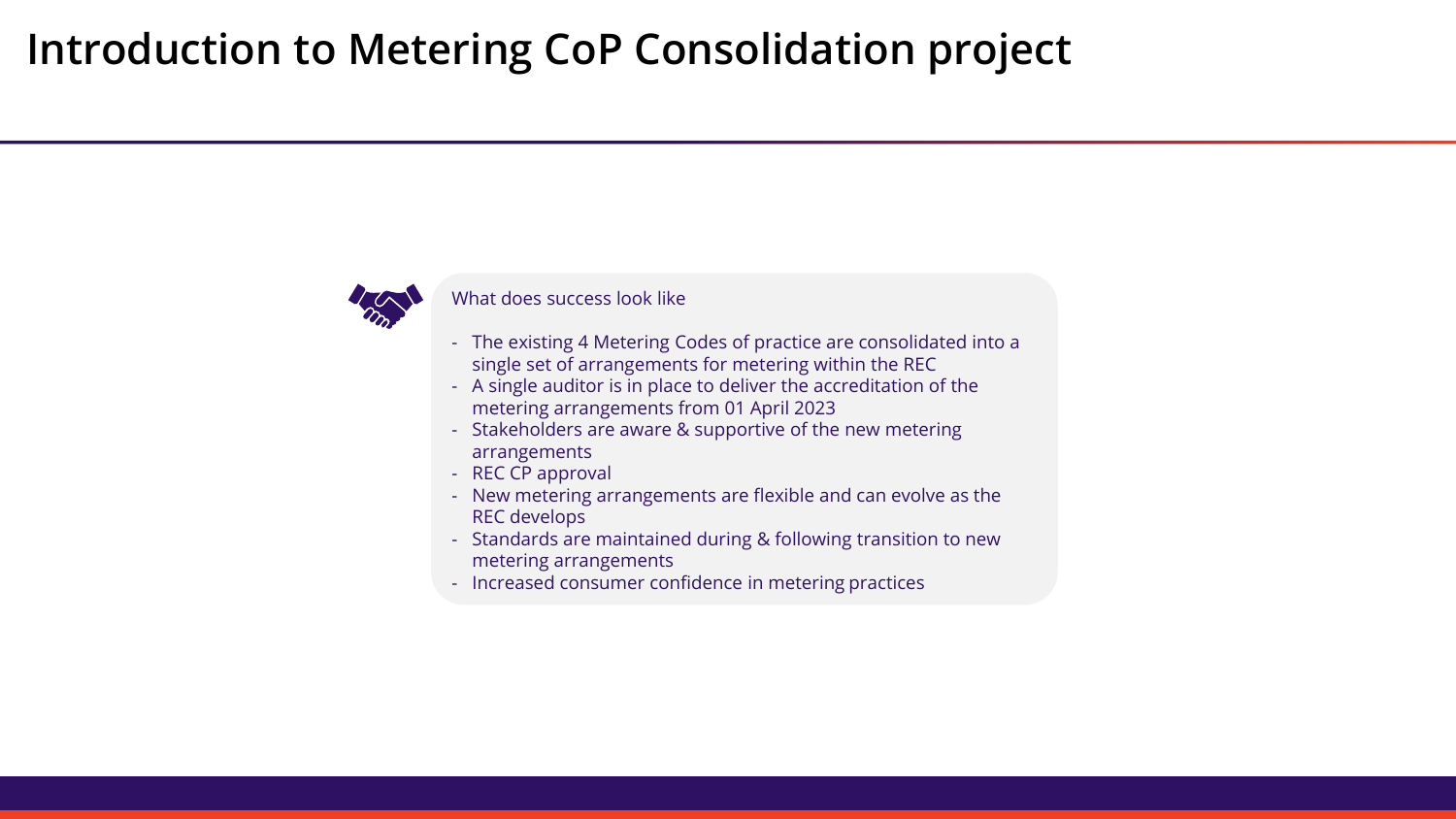### **Approach and Story so far**



#### METERING CODE OF PRACTICE CONSOLIDATION

The objectives of this review are to consider options and recommend how the existing separate metering codes of practice could be consolidated into a single set of arrangements for metering, that is simplified, proportionate and relevant and can be monitored via a single audit scheme

| <b>Ambitions</b>                                                                                                                                                                                                                                                                                                                                                                                                                                                                                                            | Approach                                                                                                                                                                                                                                                                                                                                                                                                                                                                                                                                                                   | <b>What's Next</b>                                                                                                                                                                                                                                                                                                                                                                                                                                                     |  |
|-----------------------------------------------------------------------------------------------------------------------------------------------------------------------------------------------------------------------------------------------------------------------------------------------------------------------------------------------------------------------------------------------------------------------------------------------------------------------------------------------------------------------------|----------------------------------------------------------------------------------------------------------------------------------------------------------------------------------------------------------------------------------------------------------------------------------------------------------------------------------------------------------------------------------------------------------------------------------------------------------------------------------------------------------------------------------------------------------------------------|------------------------------------------------------------------------------------------------------------------------------------------------------------------------------------------------------------------------------------------------------------------------------------------------------------------------------------------------------------------------------------------------------------------------------------------------------------------------|--|
| • Simplify the code<br>• Consolidate existing CoP's<br>into a single set of<br>metering arrangements<br>• Remove duplication<br>• Single audit scheme and<br>audit service provider<br>delivering the accreditation<br>• for ease of tracking<br>• Consider in flight change<br>proposals<br>• Remove unnecessary<br>barriers to innovation<br>Deliver positive consumer<br>outcomes<br>· Simpler & efficient process<br>Digitise scheme<br>$\bullet$<br>arrangements, referencing<br>previous code sections and<br>clauses | • Understand key<br>stakeholders and effected<br>parties<br>Agree Terms of Reference<br>$\bullet$<br>How do individual clauses<br>affect the energy<br>consumer<br>• First stage categorisation<br>based on Pre, Post and<br>Onsite activity<br>Second stage<br>$\bullet$<br>categorisation based on<br>Metering journey<br>Use existing MCOP format<br>$\bullet$<br>Review of existing in-flight<br>$\bullet$<br>changes<br>Recommendations on<br>$\bullet$<br>merging, updating and<br>deletion of existing clauses<br>Peer review with metering<br>$\bullet$<br>experts | Sharing recommendations<br>and updates with the MEP<br>and MEMs<br>• Share POAP and known<br>timescales<br>• Use monthly MEP forums<br>to agree principals and<br>updates<br>Opportunity for MEP to<br>provide feedback on wider<br>stakeholder engagement<br>Give MEP members, MEMs,<br>$\bullet$<br>MIs the ability to provide<br>comments to support the<br>progression to the project<br>• Stakeholders to review<br>final drafting and provide<br>review comments |  |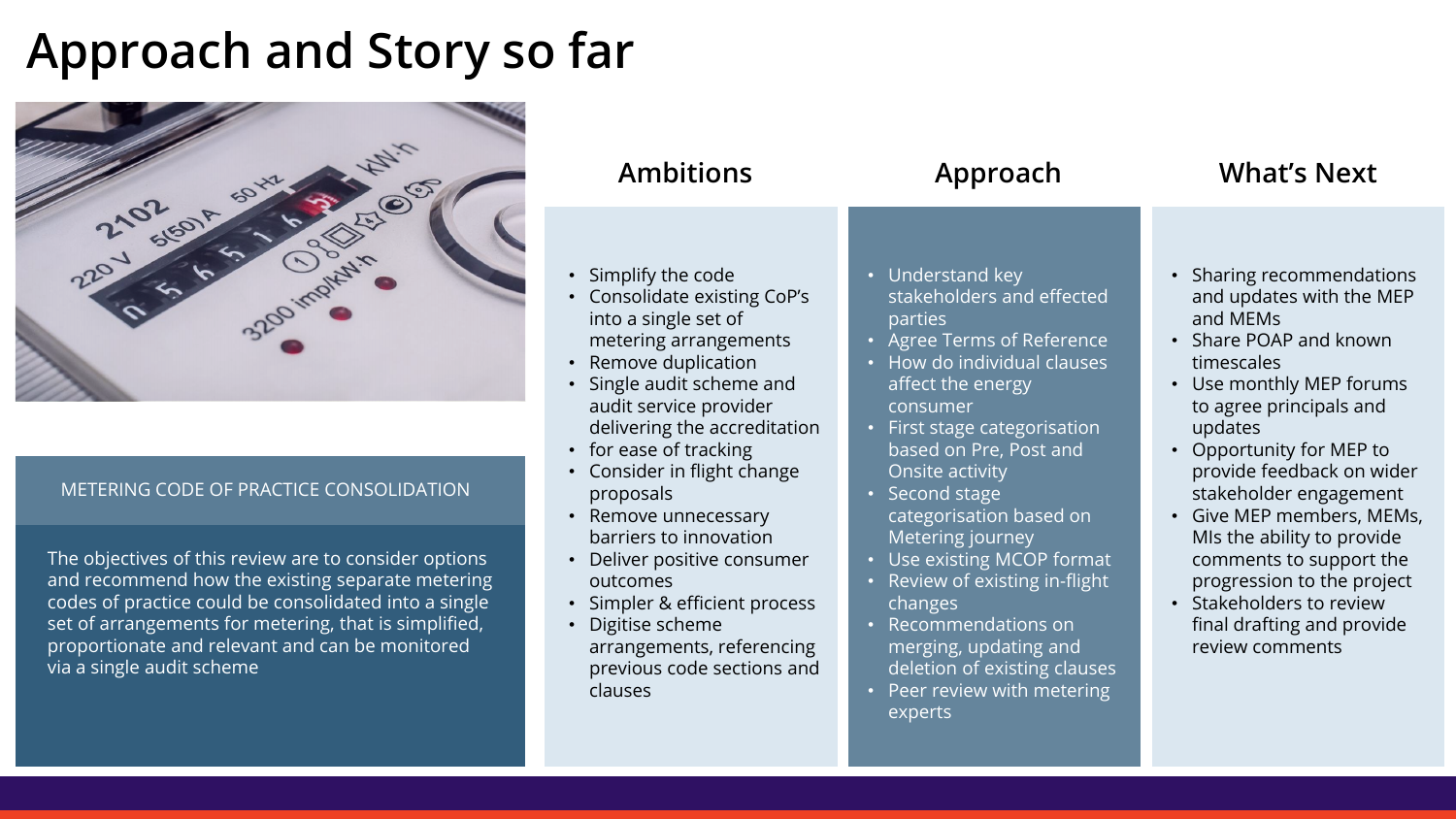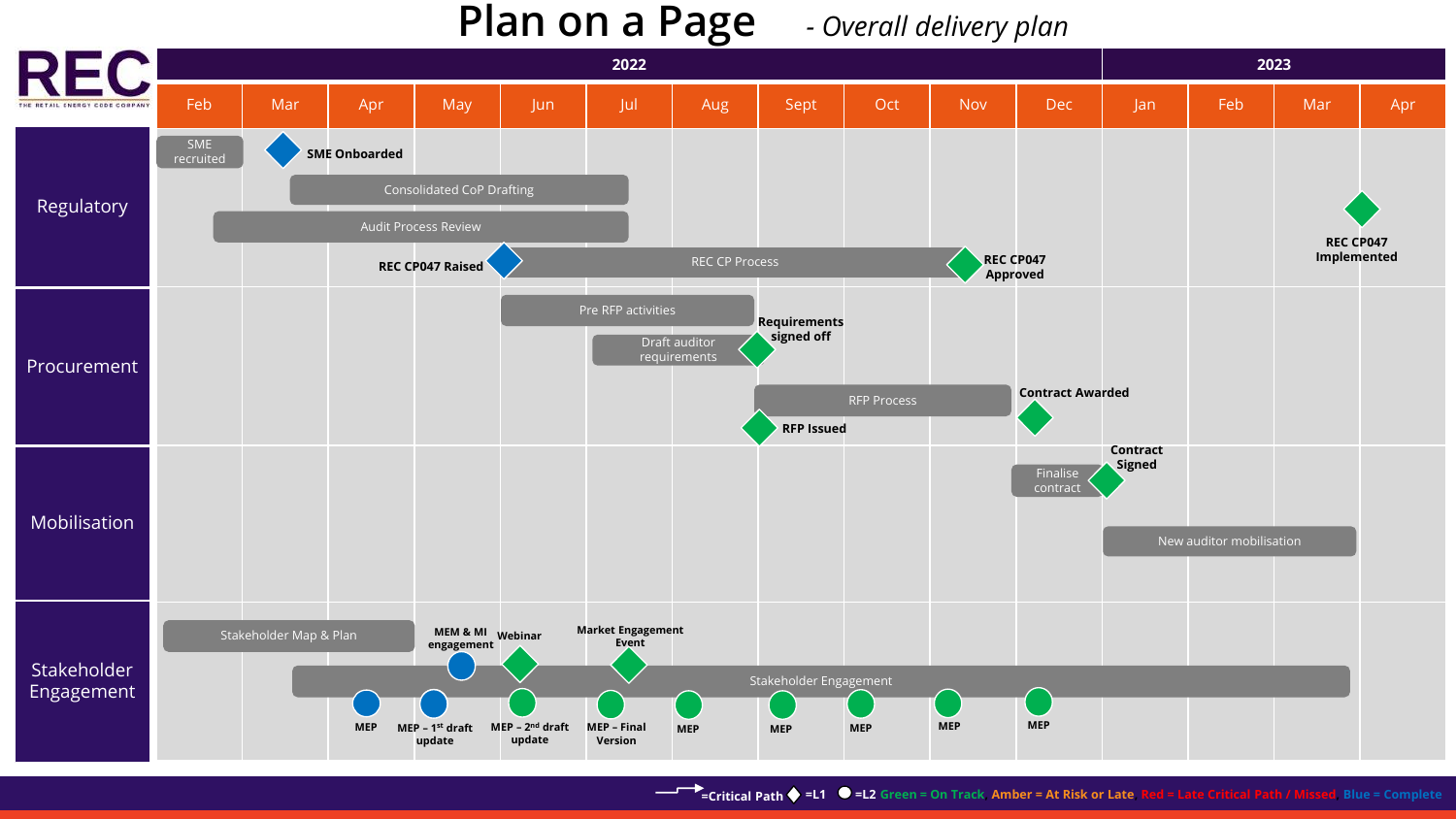# **REC Change Proposal – R0047**

#### **Activity so far**

- Initial Assessment Report and Change Proposal Plan published for review and approval by REC Change Panel on **07 June 2022**
- **REC Change Panel** will be the Responsible Committee
- **Standard 15 Working Day**  Impact Assessment and Consultation periods have been included in the Change Proposal Plan – in addition to the RECCo led engagement

|                                                    | <b>FROM</b> | TO         |
|----------------------------------------------------|-------------|------------|
| <b>ANALYSIS AND SOLUTION DEVELOPMENT</b>           | 08/06/2022  | 28/07/2022 |
| <b>IMPACT ASSESSMENT PERIOD (15 WDS)</b>           | 29/07/2022  | 19/08/2022 |
| <b>PRELIMINARY CHANGE REPORT ISSUED</b>            | 02/09/2022  | 02/09/2022 |
| <b>RESPONSIBLE COMMITTEE REVIEW (EX-COMMITTEE)</b> | 13/09/2022  | 13/09/2022 |
| <b>CONSULTATION PERIOD (15 WDS)</b>                | 16/09/2022  | 07/10/2022 |
| <b>FINAL CHANGE REPORT ISSUED</b>                  | 04/11/2022  | 04/11/2022 |
| <b>RESPONSIBLE COMMITTEE DECISION</b>              | 15/11/2022  | 15/11/2022 |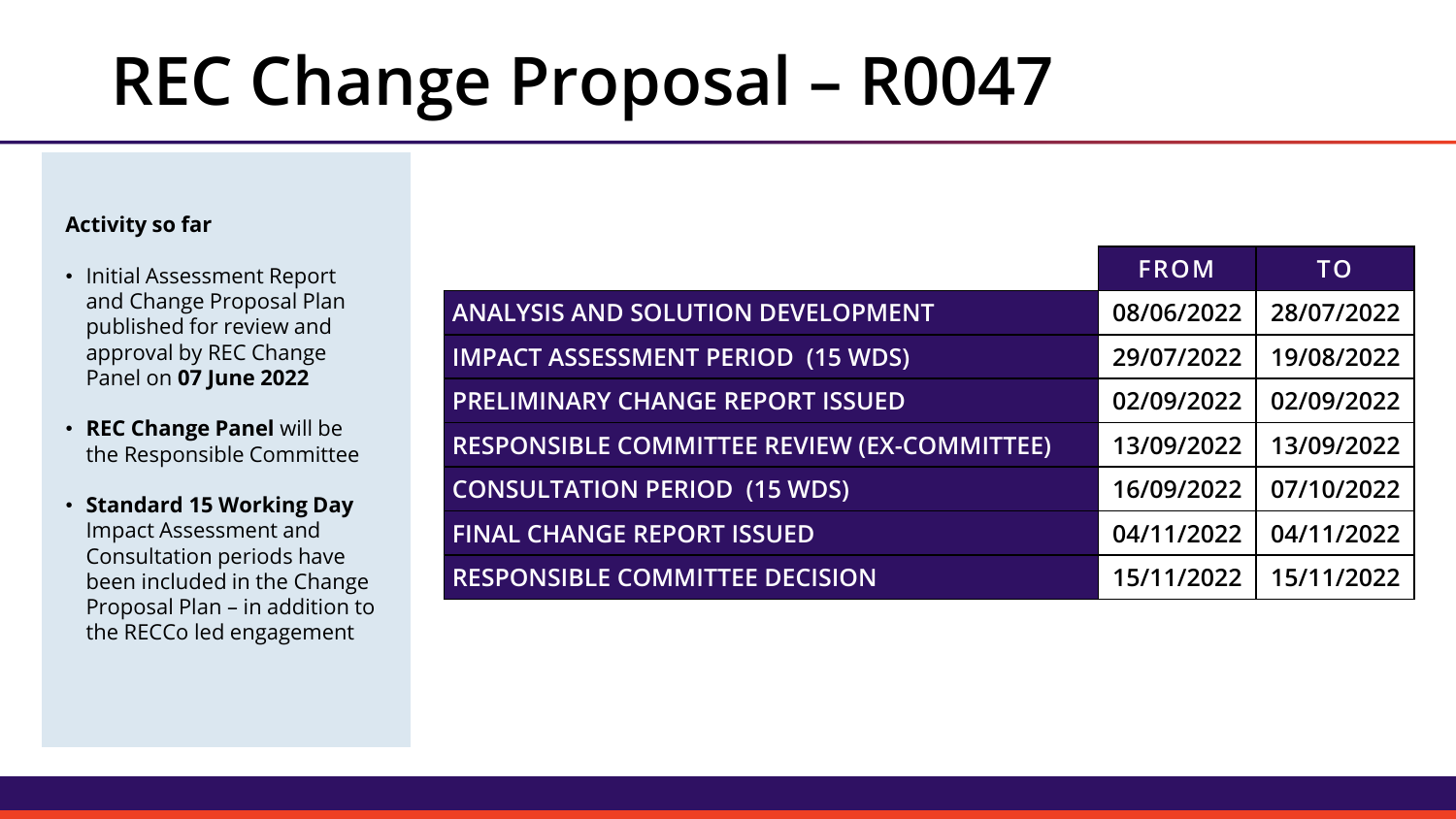### **The Metering Journey**

*How are the existing codes consolidated whilst maintaining protection of the energy consumer?*

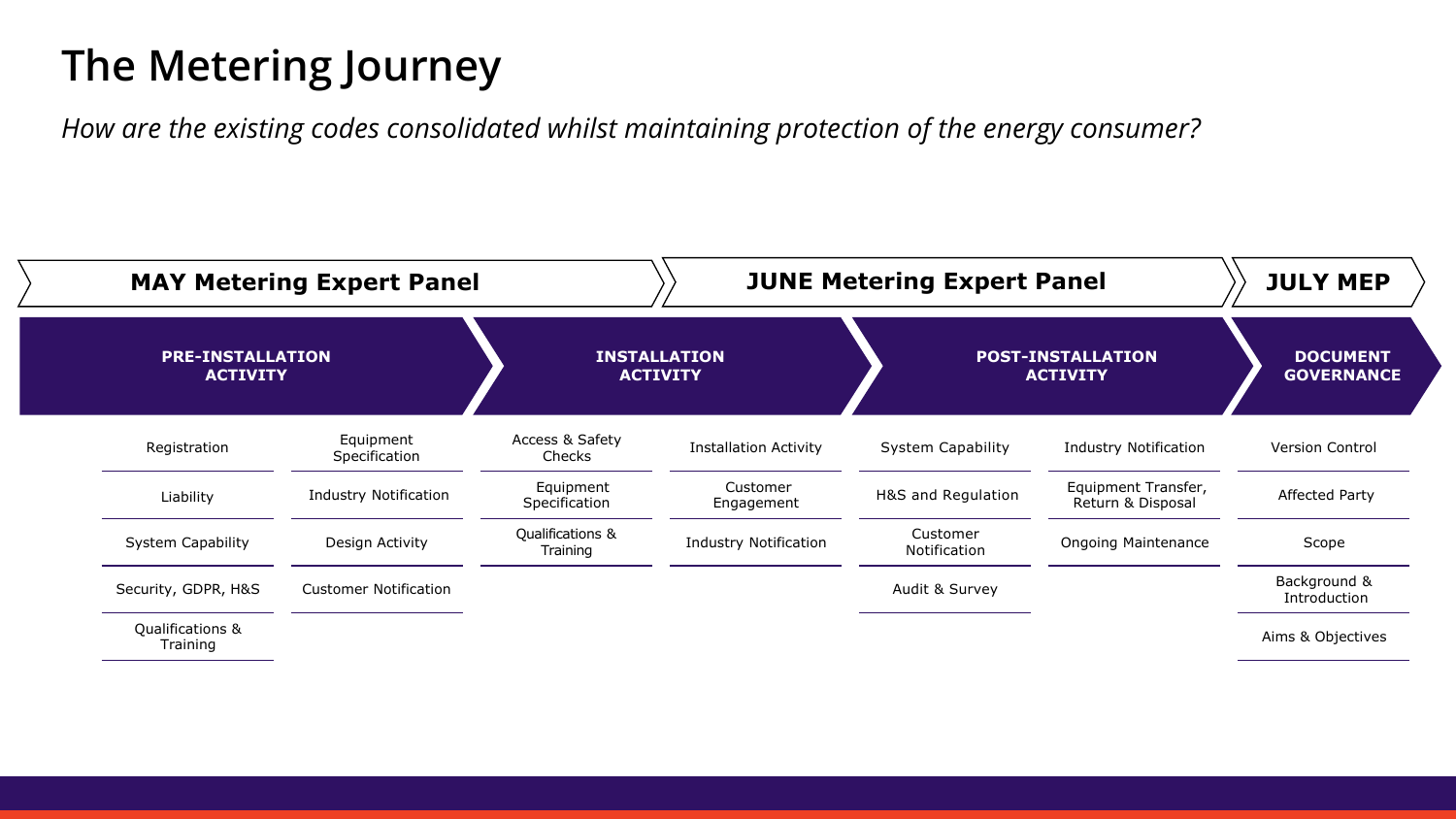### **Pre-Installation Sections**

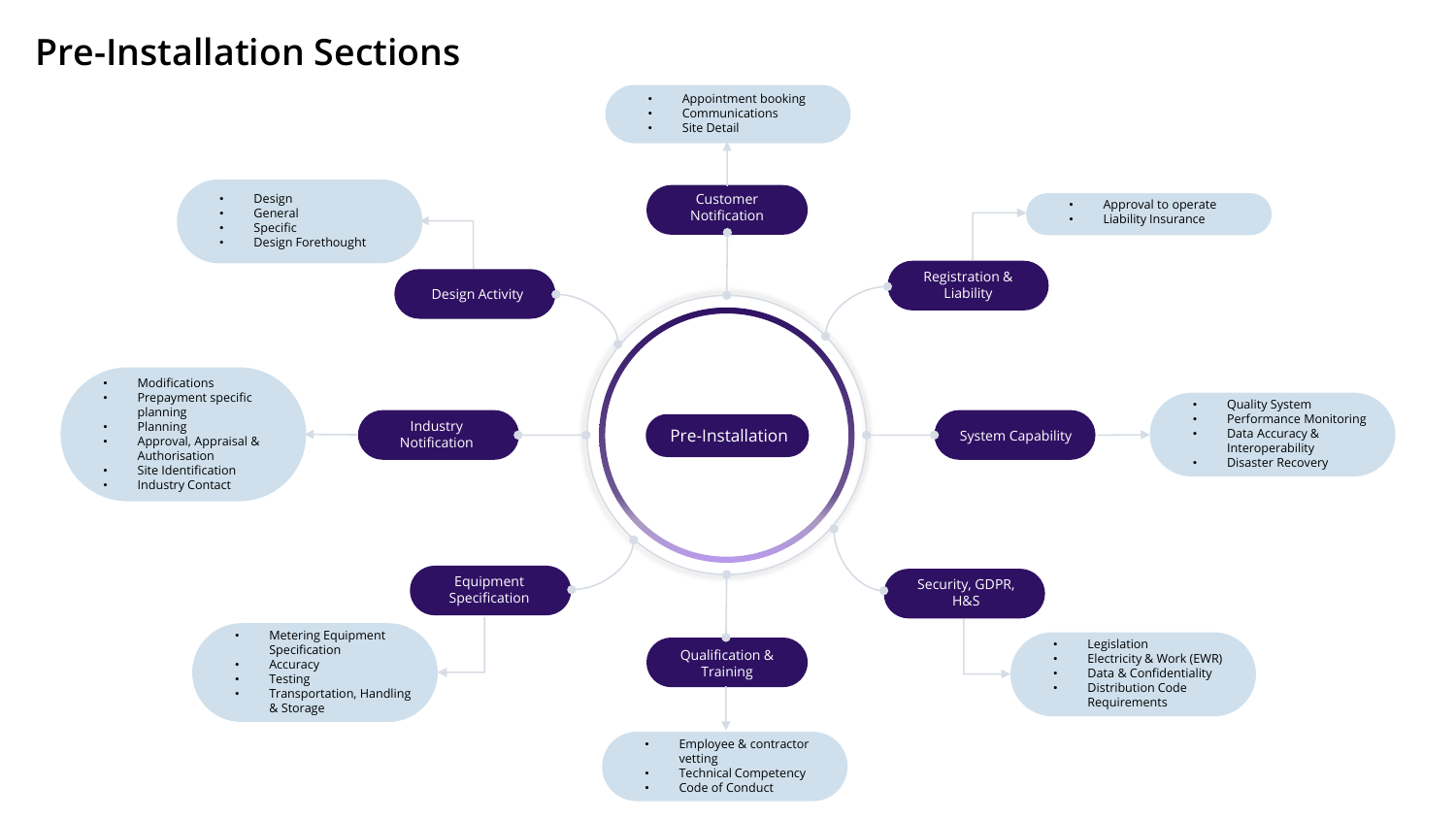### **Installation Sections**

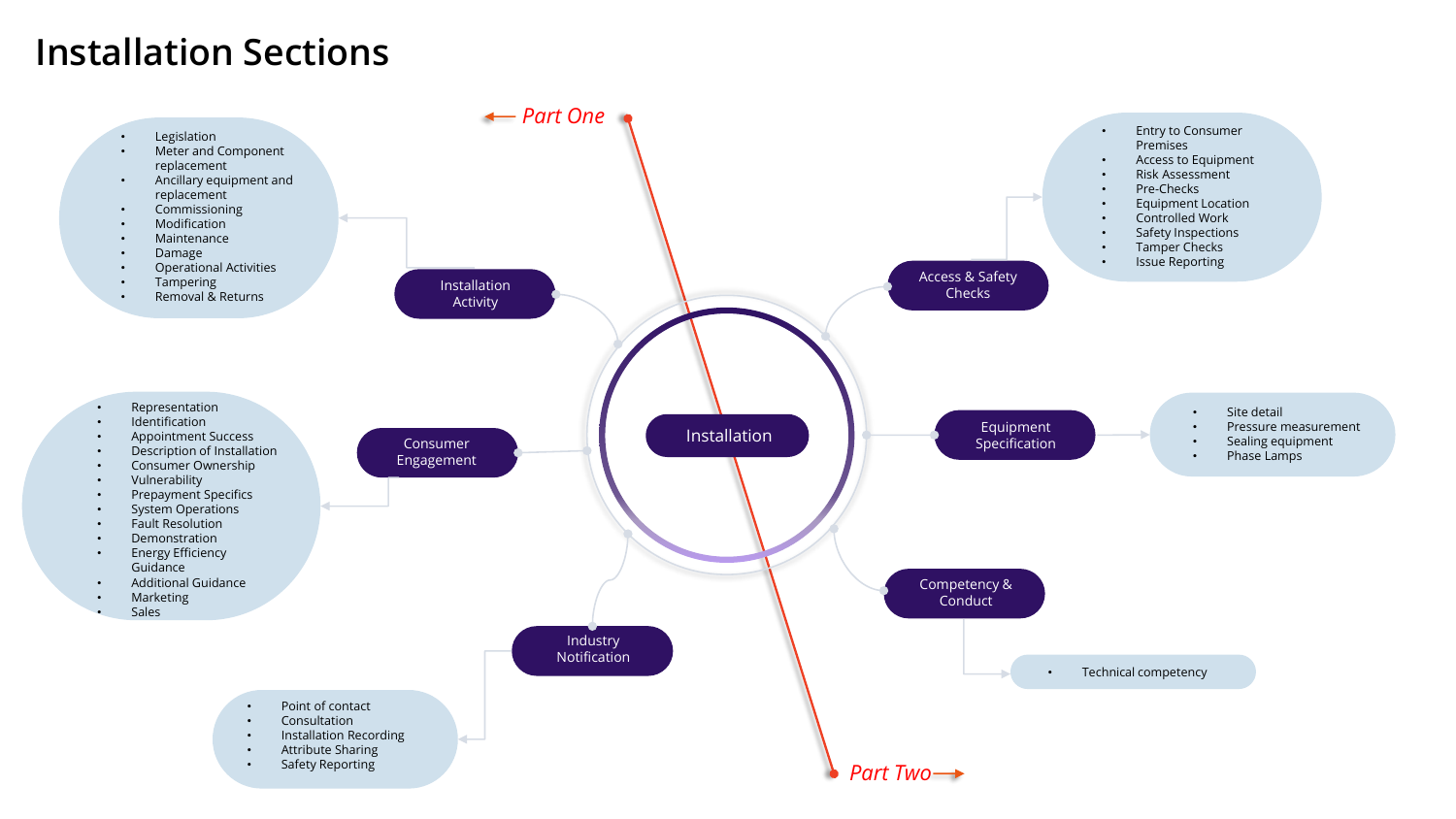### **Post-Installation Sections**

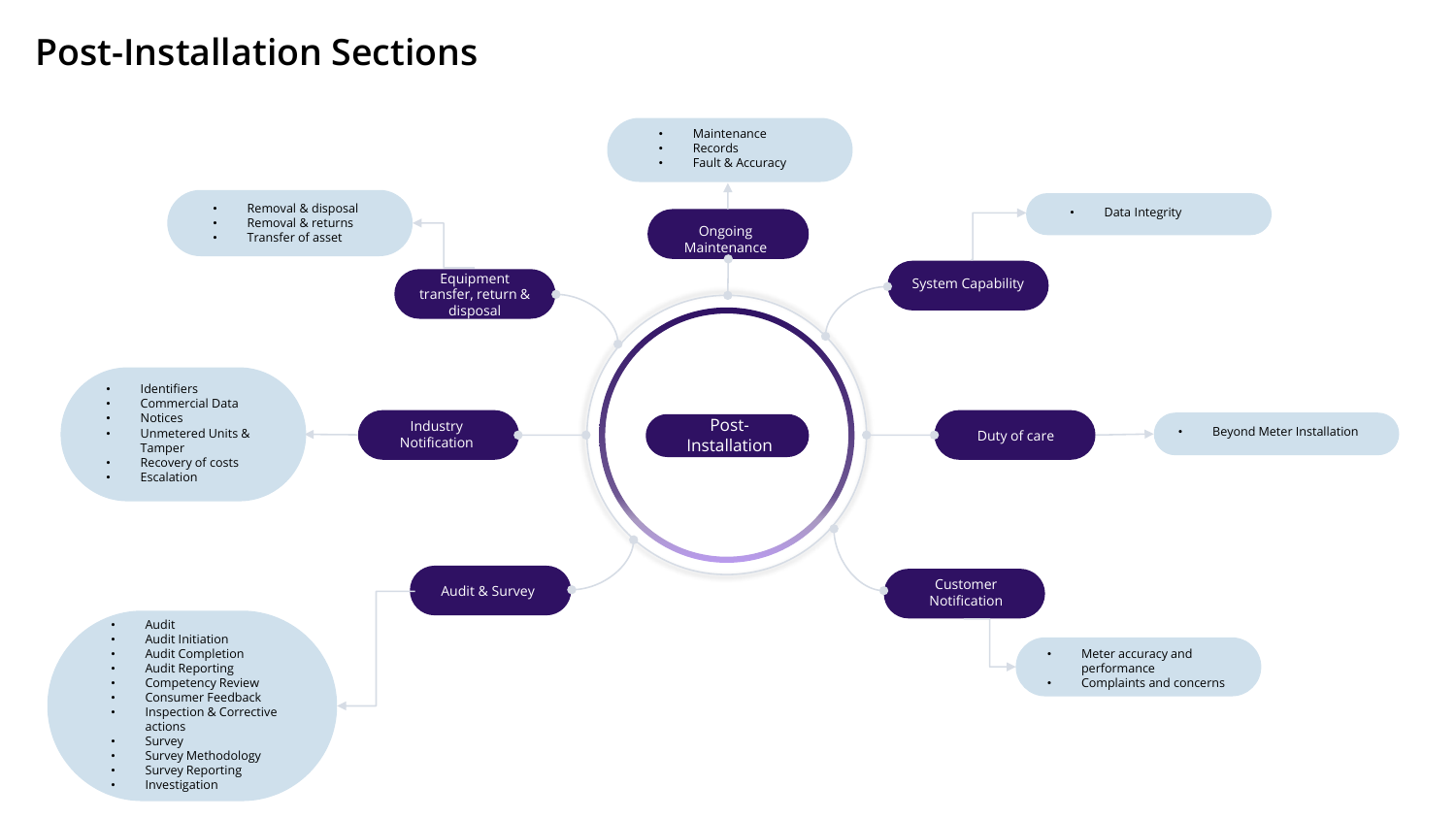### **Finding the draft documents on the portal**

价

563

 $\frac{8}{3}$ 

Committee Information

Next Meeting: 08 June (w/ OMF-E)

Next Meeting: TBD

Next Meeting: 31 May

Next Meeting: 17 May

Next Meeting: 25 May



**Basic Document** APPROVED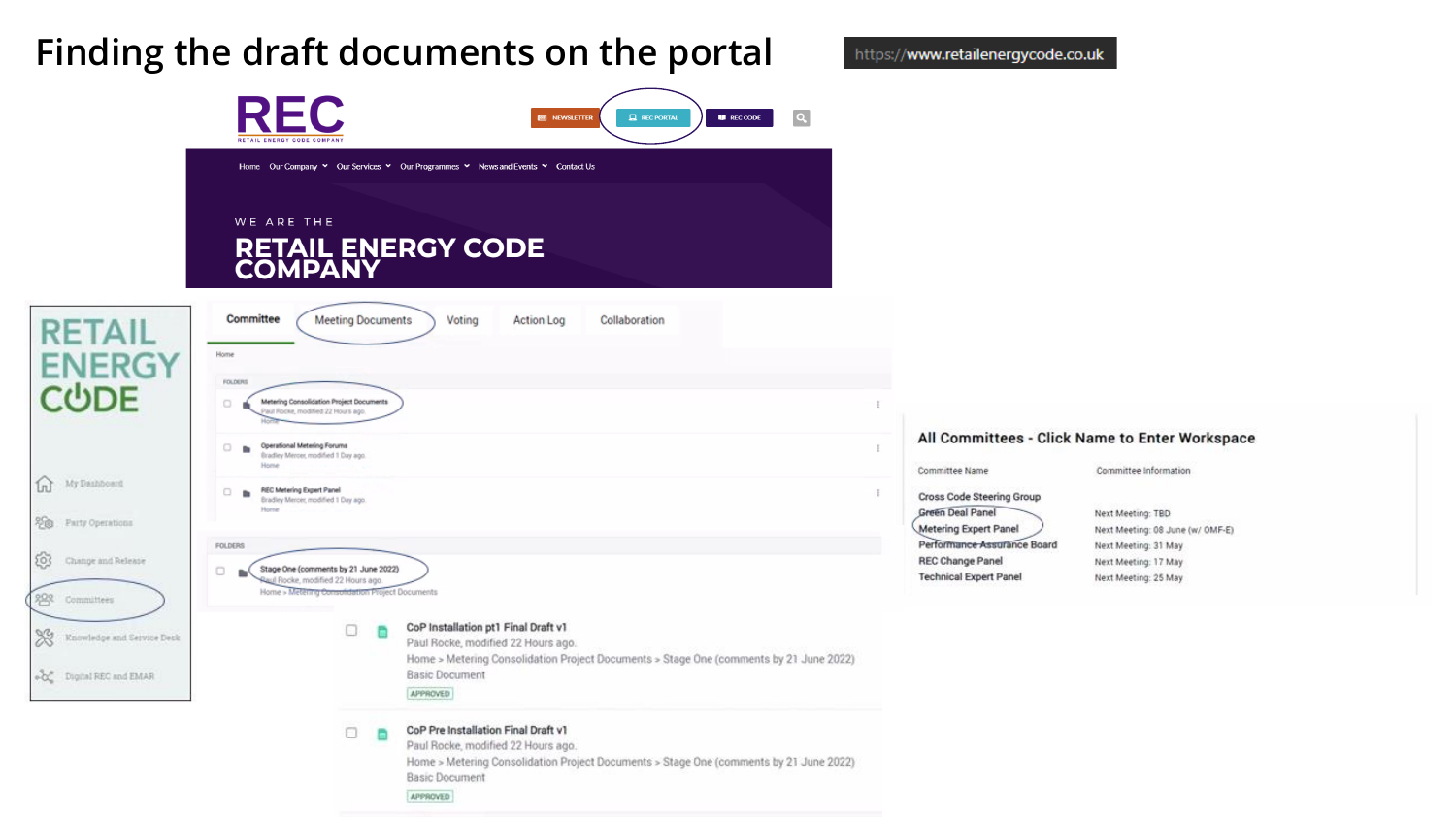### **Poll Two**



- ❑ **Are you aware that review comments should be received by the following dates:** *Pre Installation and Installation Part 1 by 21st June and Installation Part 2 and Post Installation by 30th June*
- a. Yes
- b. No
- ❑ **Following the information, you have just received, how much do you now know about the Metering Codes of Practice Consolidation project?**
- a. Nothing
- b. I know the review has started
- c. I know what the review entails
- d. know what the review entails and how to provide feedback
- e. I know what the review entails, how to provide feedback and how it affects my business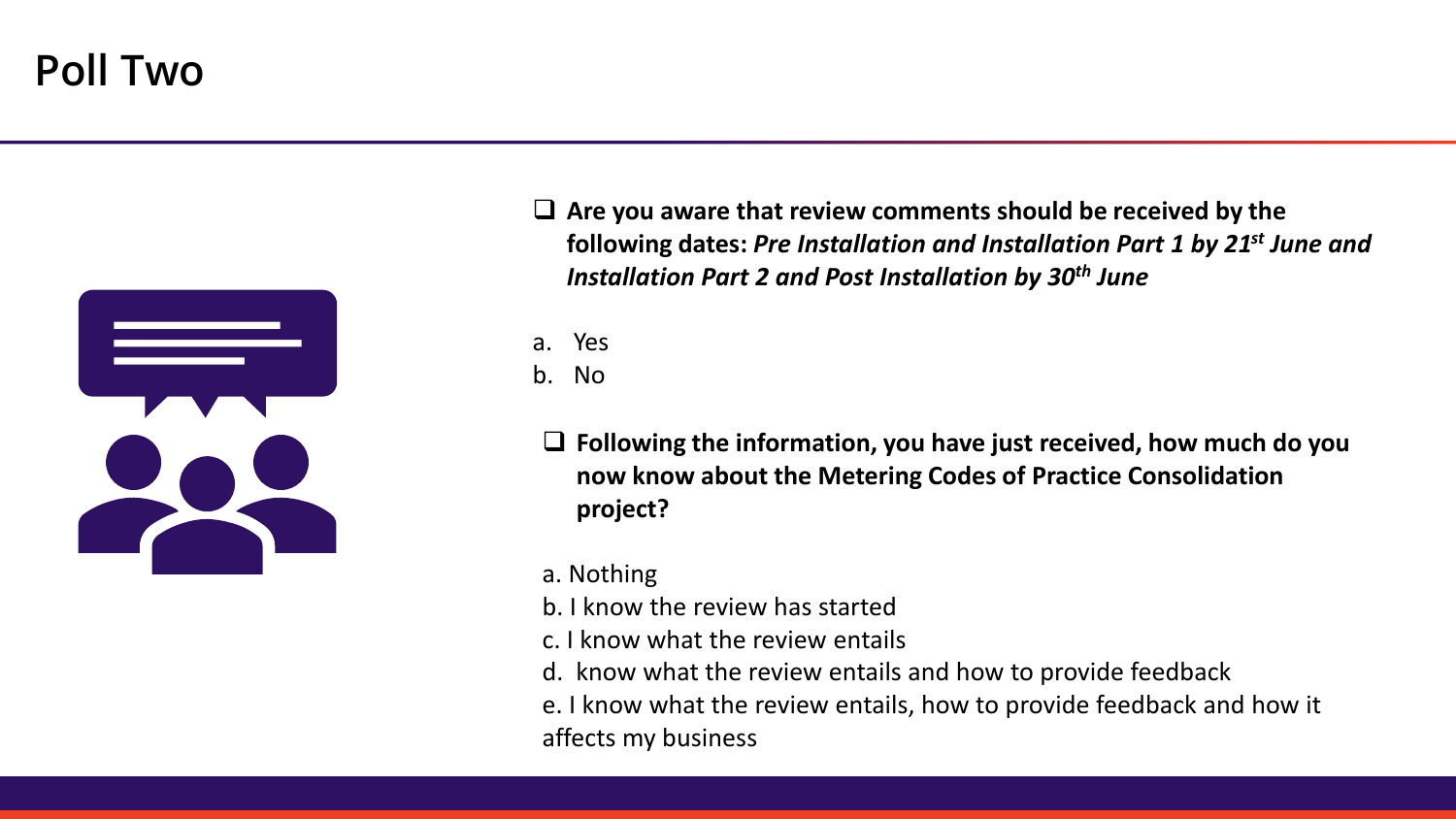# Metering Code of Practice Consolidation

# Any Questions?

Contact Details:

- Rob Short [Robert.short@retailenergycode.co.uk](mailto:Robert.short@retailenergycode.co.uk)
	- [Robert.short@expleogroup.com](mailto:Robert.short@expleogroup.com)
	- +44(0)7977 233240